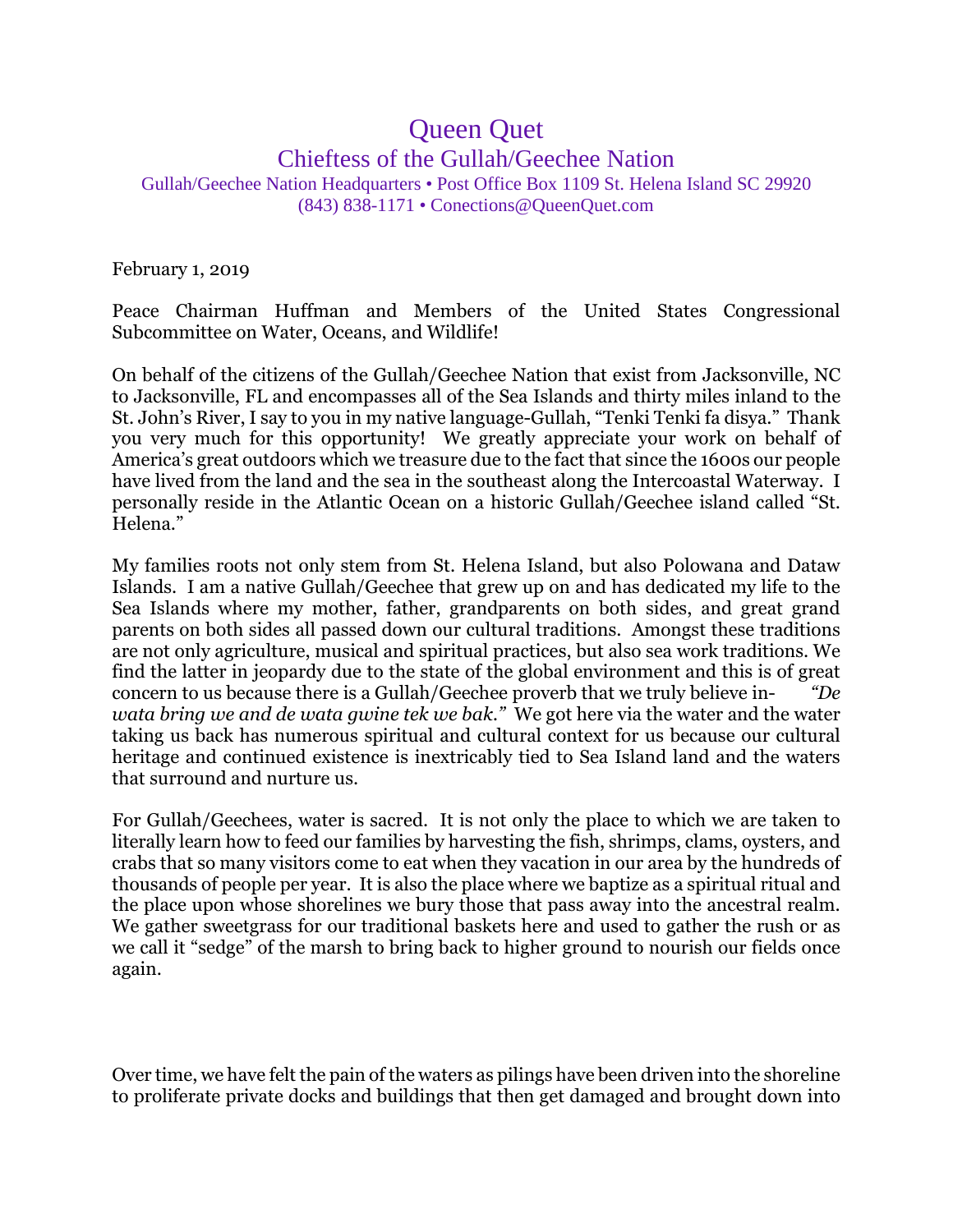the water when the hurricanes arrive during their season. We have watched the closures of oyster beds, the loss of some fish species in certain areas, the changes in the types and quantities of shrimp all taking place as pollutants ended up in our waterways and flow into the ocean due to overbuilding, changes in the climate, and what our scientists now call the "acidification" of our oceans. We have also stood up to stop this pain and prevent its increase by also opposing seismic gun use and offshore drilling in our oceans.

The *Gullah/Geechee Sea Island Coalition*, the *Gullah/Geechee Fishing Association*, and the *Gullah/Geechee Sustainability Think Tank* have been consistently working together to combat these issues and do what we can to mitigate any further harm to this body which has done so much to nurture and feed us and our family members for generations. We have replanted oyster shells in an effort to increase our viable oyster beds. We educate native Gullah/Geechees on how to keep alive our traditions and pass them on the future generations given that our traditional fishing methods have minimal impacts on the environment. We take what is necessary and not more in order to allow the natural balance to take place so that there will be more sustenance for the next generation. As established in *"Da Land da We: Gullah/Geechee Sustainability Report,"* we believe **sustainability is "meeting the needs of the present generation without compromising the ability of future generations to meet their needs."**

I work with youths as we look toward methods to combat climate change by looking back to the work that my ancestors and elders did in order to sustain themselves, our culture, and a healthy environment. I reflect on these things whenever I go to the ocean to do environmental work or to simply pay homage to my ancestors, many of whose bones rest at the bottom of the ocean since they did not make it across during the Middle Passage journey that many took to get to North America from Africa. I am rejuvenated by the power and beauty of the waters which I can still see clearly from shorelines around my beloved St. Helena and Hunting Islands in South Carolina. As I stand along the Atlantic shore with the salty Sea Island breeze embracing me, I see an

**O**rganism that feeds into other bodies of water including human bodies.

**C**limate and

**E**nvironment are acclimating to what is ultimately ending up in this water and

**A**ffecting the economy and the continuation of coastal cultural heritage and traditions. **N**eutralizing the acidification of the oceans so that these bodies will continue to nurture us physical and spiritually needs to be a national priority.

The flow of the ocean is energizing and the flow of work that it takes for us to get to where we need to be in regard to healing the waters has to be done by

**O**pening **C**ulturally